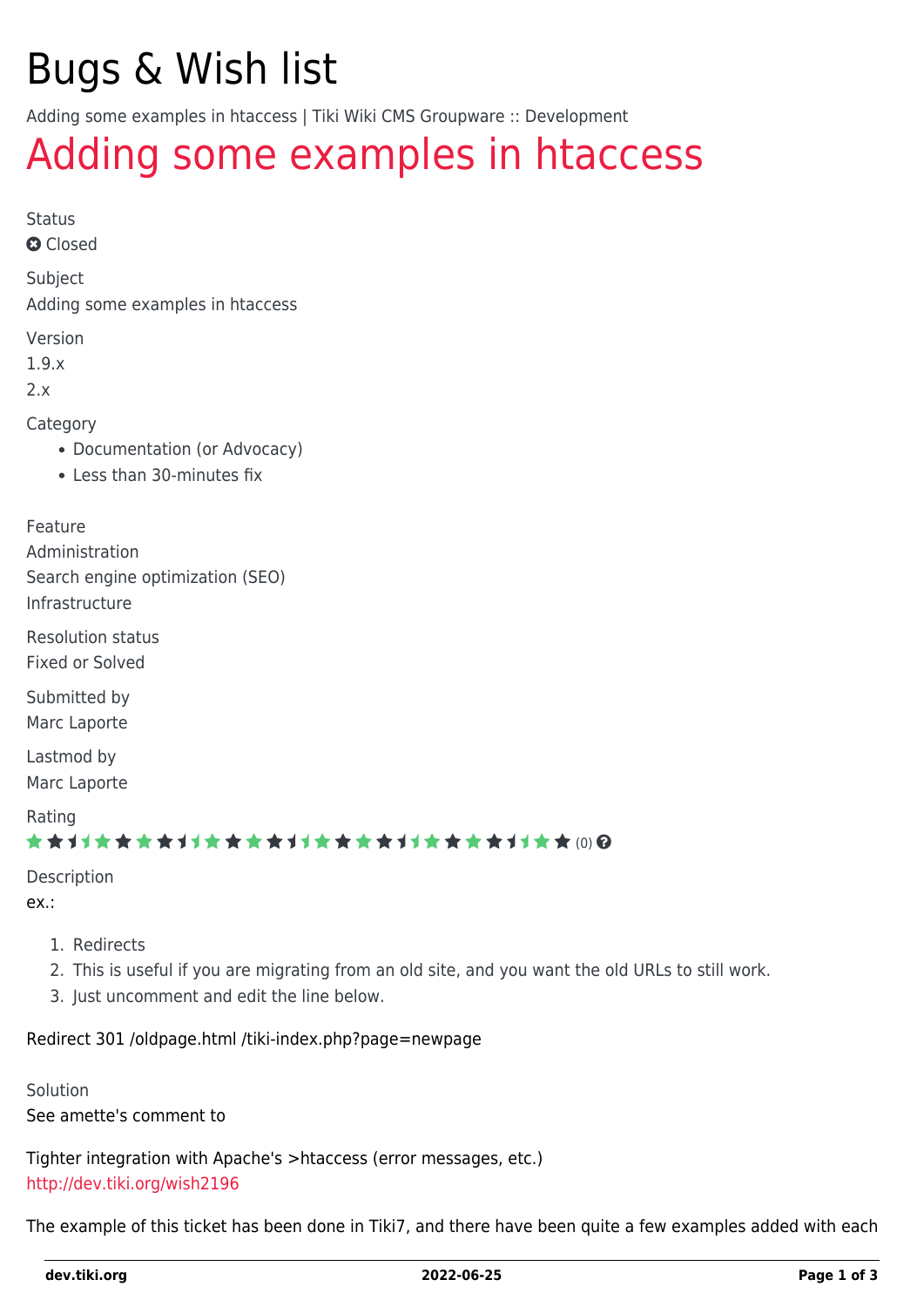version.

Removal of www is done via admin panel option.

Importance 5 Easy to solve? 8 Priority 40 Demonstrate Bug (Tiki 19+) Please demonstrate your bug on show2.tikiwiki.org Version: trunk ▼ [Create show2.tikiwiki.org instance](#page--1-0) Ticket ID 1611 Created Saturday 08 March, 2008 12:57:59 GMT-0000 by Unknown LastModif Sunday 26 December, 2010 01:13:31 GMT-0000

## Comments



[Marc Laporte](https://dev.tiki.org/user11197) 30 Jan 10 17:06 GMT-0000

On my server, to improve YSLOW score and to get .js and .css files gzipped, I added:

AddOutputFilterByType DEFLATE text/css application/x-javascript.

If this is common, perhaps it could be added as an example as well.



### [Marc Laporte](https://dev.tiki.org/user11197) 29 Mar 10 18:30 GMT-0000

<http://www.fabianlim.name/redirecting-non-www-domain-to-www-using-htaccess> <http://arjaneising.nl/wp-content/uploads/htaccess-www.txt>



### [Marc Laporte](https://dev.tiki.org/user11197) 29 Mar 10 18:36 GMT-0000

<http://doc.tikiwiki.org/Payment> is OK